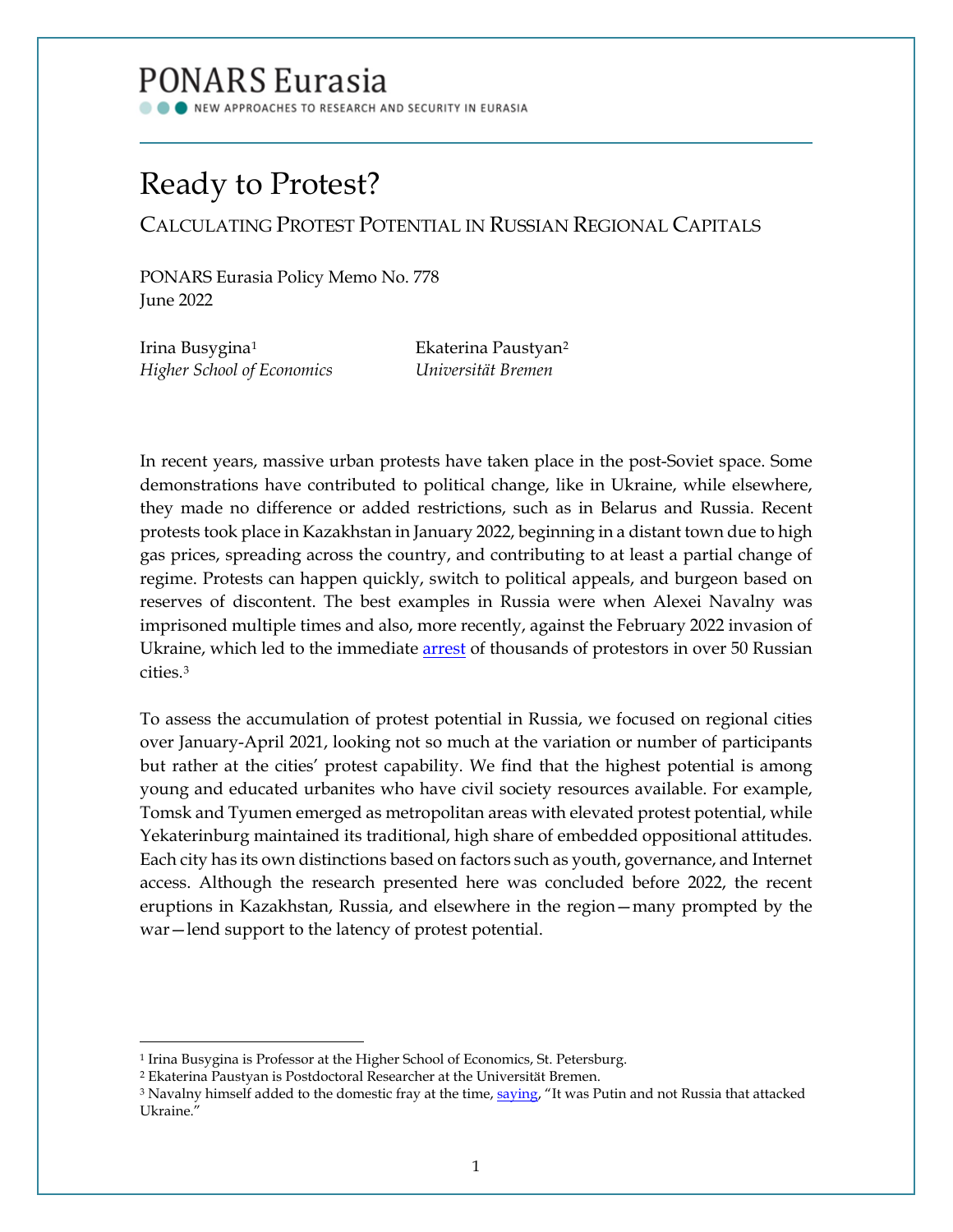#### **Political Protests in Russia**

The political geography of urban political protests in Russia has changed dramatically over the last decade. The 2011-2012 protests "For Fair Elections" were provoked by multiple cases of electoral fraud during the 2011 parliamentary elections. They were mainly [concentrated](https://www.tandfonline.com/doi/abs/10.2753/PPC1075-8216600202) in Moscow and St. Petersburg, with Moscow accounting for 44 percent of all protest events in 2011. This situation changed by 2017 when anti-corruption protests spread across the country in March and June after Team Navalny's [release](https://www.youtube.com/watch?v=qrwlk7_GF9g) of its "On vam ne Dimon" ("He Is Not Dimon to You") investigation into the affairs of Prime Minister Dmitry Medvedev. On March 26, somewhere between 36,000 to 88,000 people [took](https://meduza.io/feature/2017/06/07/protestnaya-karta-rossii) to the streets in 97 cities, and the June 12 protests saw [actions](https://ovdinfo.org/articles/2017/06/19/skolko-lyudey-i-v-kakih-gorodah-vyshli-na-akcii-12-iyunya-karta-ovd-info-i) in 154 cities with participants numbering between 50,000 to 100,000.

In 2019 and 2020, political protests were registered in two regions, Moscow and Khabarovsk Krai. In the summer of 2019, thousands of Muscovites took to the streets over the rejection of nineteen opposition candidates to the Moscow City Government, [demanding](https://www.reuters.com/article/orutp-russia-politics-protests-idRUKCN1V00L5-ORUTP) the election commission admit them. The arrest of the regional governor, Sergey Furgal, in July 2020, after he won an election over a Kremlin-backed, United Russia candidate, provoked much more massive protests in Khabarovsk. In two days after his arrest, which he called politically motivated, more than  $60,000$  people took to the streets, demanding his trial be relocated from Moscow to Khabarovsk. The protests continued for many months, but the demands of the people were ignored.

A new wave of political protests in Russian cities followed the return of Navalny to Russia and his arrest in January 2021. Protestors took to the street in his support in almost  $130$ [cities](https://ovdinfo.org/navalny-protests) on January 23, January 31, and February 2. These protests were violently suppressed by the police, with thousands of people fined and jailed.

#### **Methodology and Factors for Protest**

We define protest potential as an immediate readiness to participate in protest events. We concentrate on the readiness for political protests and not, for example, for economic or social protests. We thus examine protest potential in Russian cities with respect to federal and not regional or local agendas, with a focus on each city's protest potential rather than on habitual metrics such as crowd size. We study cities as sites of accumulation of protest potential because urban residents have higher income and education levels and enhanced access to resources, such as media and civil society infrastructure.

To assess protest potential accumulated in the Russian regional capitals in January-April 2021, we [collected data](https://free.navalny.com/) about the number of registrations (as of April 20, 2021) for the protest march in support of Navalny announced for April 21, 2021. We included 53 regional capitals in the analysis, excluding Moscow and St. Petersburg, the capitals of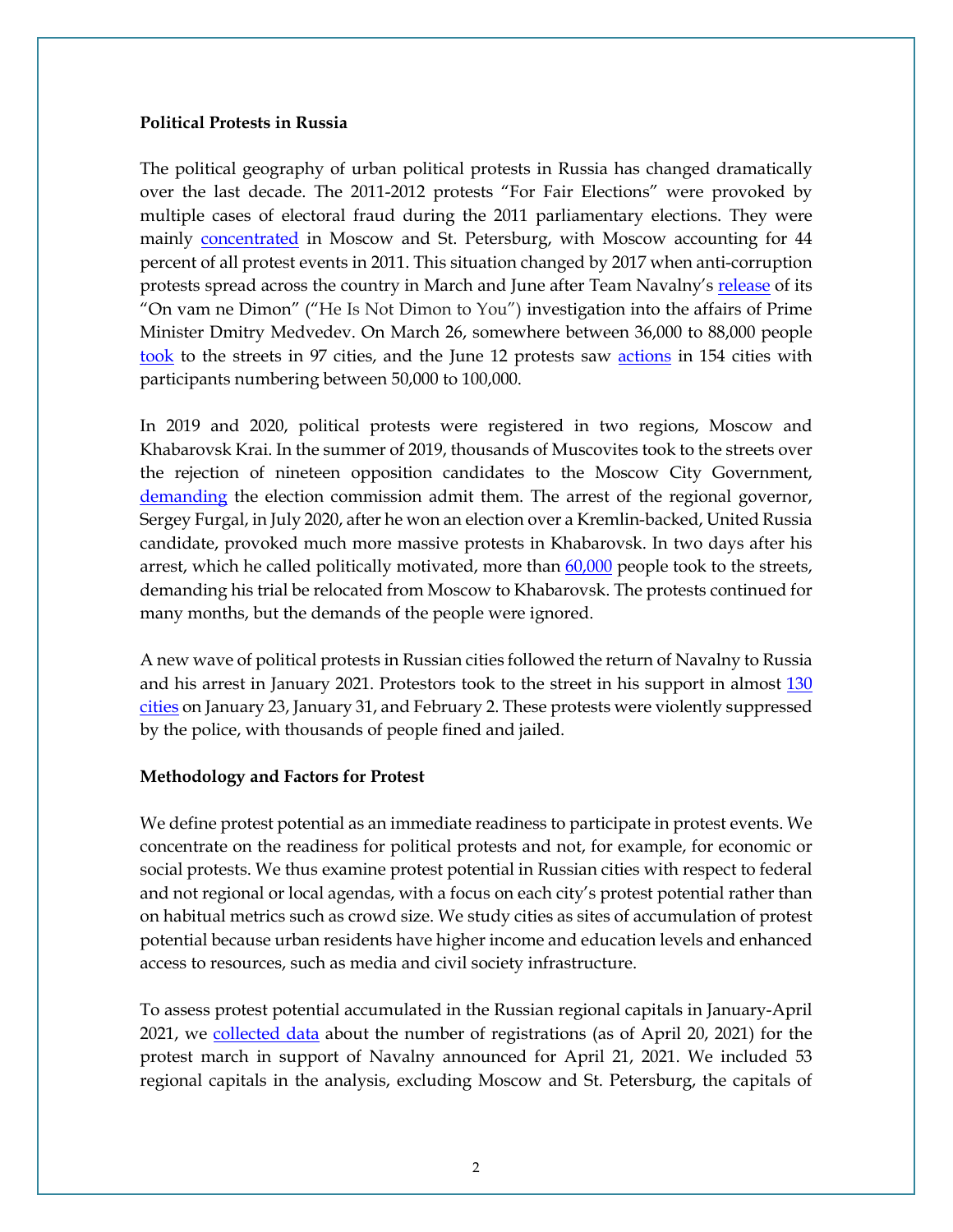Russia's ethnic republics, the centers of "autonomous okrugs" (administrative divisions; there are four [4\)](#page-2-0), and the cities of Simferopol and Sevastopol.

Social and political factors tend to play a major role in protest rallies in authoritarian contexts. Thomas Carothers and Richard Youngs [highlight](https://www.jstor.org/stable/resrep12845?seq=1) that, in recent protests in Azerbaijan, Belarus, Malaysia, and Russia, economic factors played only a minor role. Another [study](https://www.tandfonline.com/doi/full/10.1080/10610154.2018.1547583) by Aleksandr Vatoropin and Aleksey Ruchkin on protest potential in the Sverdlovsk region found no connection between people's willingness to take to the street and "the rise in unemployment, decreases in wages, and delays in their disbursement." Therefore, we include social and political factors in our analysis.

We identified and examined the interplay of the following factors: a high share of young [and educated](https://vuzoteka.ru/) in the population of a city, high [Internet consumption,](https://br-analytics.ru/statistics/am/?hub_id=3&date=202105&period_type=month) the presence of organized [civil society,](https://raex-a.ru/rankings/NKO_region) and the ineffectiveness of city authorities using [ratings](http://apecom.ru/projects/item.php?SECTION_ID=90&ELEMENT_ID=6781) of governance (by the Agency for Political and Economic Communications or APEC). Qualitative Comparative Analysis (QCA) of 53 cases reveals that a high share of young and educated people and the presence of organized civil society are crucial for the accumulation of protest potential in Russian cities.

### **A Potent Mix of Factors Typified by Yekaterinburg**

The results, on one hand, indicate that universities provide fruitful soil for the accumulation of protest potential. It is indeed plausible that young and educated people are able, at least, to get information that represents an alternative to state media propaganda (which avoids mentioning Navalny's name, for example). On the other hand, organizational structures of civil society are also able to foster protest potential. Urban activists often have local agendas that may not be overly political, but organized civil society groups in regional cities can nourish protest moods with respect to both political and federal agendas.

Yekaterinburg represents the most typical case. It is the center of the Sverdlovsk region that in the early 2010s used to be at the top of [ratings of democracy](https://carnegie.ru/2013/12/25/ru-pub-55853) for Russian regions. The political centralization of the 2000s suppressed neither the competition between its elites nor the critical sentiments of its citizens. The concentration of opposition attitudes in the region is traditionally above the national average, in particular, among young and educated people. According to Vatoropin and Ruchkin, who **construct** a sociological portrait of potential protestors in the region, "60 and 11 percent of potential protestors have a higher and incomplete higher education, respectively." Protestors are also, on average, 35 years old. Furthermore, the region [ranks fourth](https://raex-a.ru/rankings/NKO_region) after Moscow, St. Petersburg, and Tatarstan in terms of the scale of the NGO sector. It is noteworthy, however, that the

<span id="page-2-0"></span><sup>4</sup> Chukotka Autonomous Okrug, Khanty-Mansi Autonomous Okrug, Nenets Autonomous Okrug, and Yamalo-Nenets Autonomous Okrug.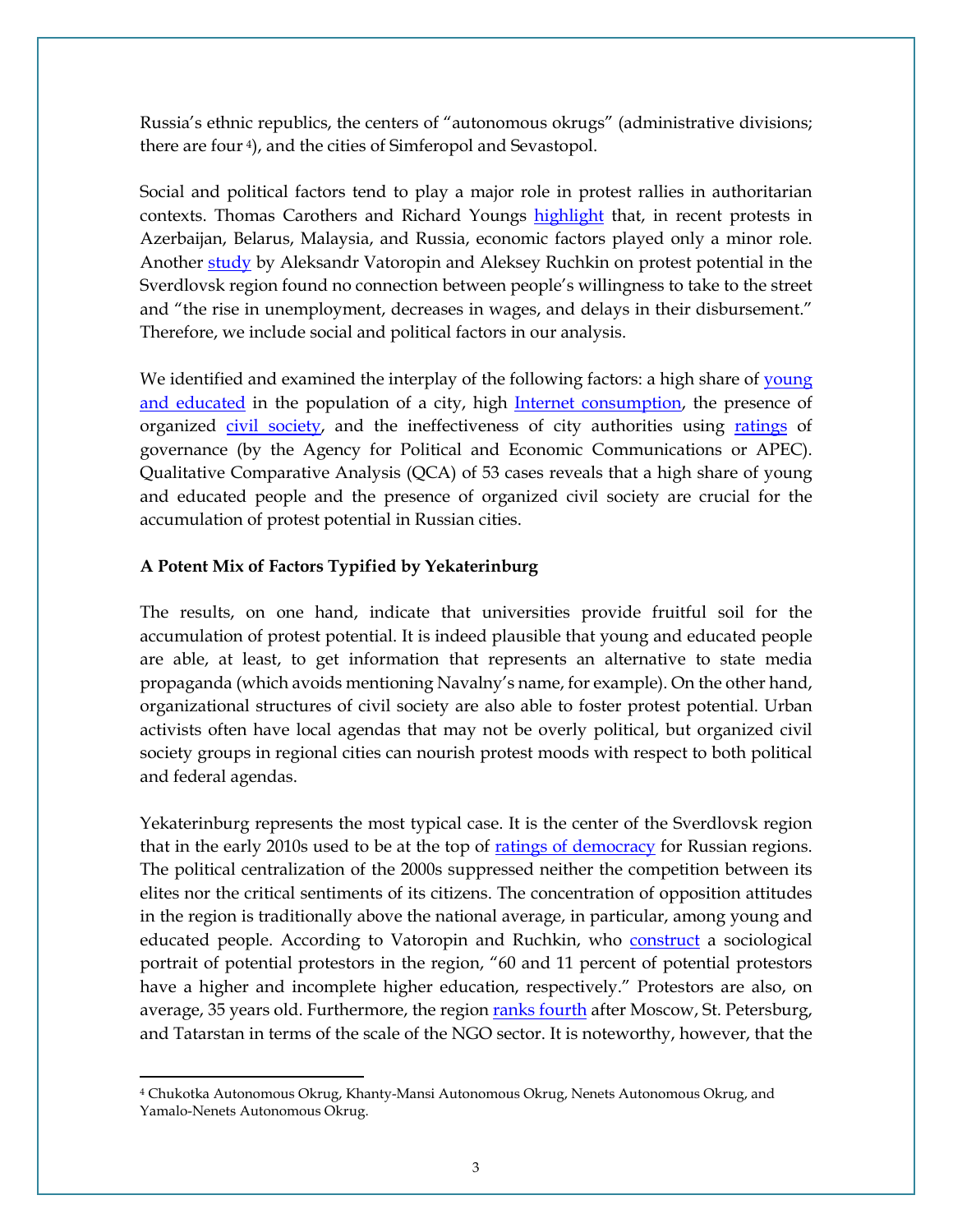region scores relatively low and is not even in the top 20 with regard to support for NGOs by regional authorities. At the same time, it is precisely such NGOs that create and maintain protest potential.

Overall, we find that protest accumulates within two groups of urban strata in Russia, intersecting with each other. Young and educated people fuel the protest ambiance through their energy. Civil society organizations, via developed communication channels, transmit this energy through their networks. The structural characteristics of urban communities are crucial for the accumulation of protest potential in Russia's cities.

## **Three Special Cases: Stavropol, Tyumen, and Tomsk**

The circumstances of Stavropol, Tyumen, and Tomsk require a more detailed discussion. Stavropol exhibits a high share of young and educated people and has a quite organized civil society but lacks protest potential. This can be explained by the fact that Stavropol has a peculiar administrative structure. In contrast to the majority of regions with a "center-periphery" structure (regional capitals are typically at the same time the largest cities as well as political and economic centers of their regions), Stavropol does not play a leading role in the region. Instead, an agglomeration of federal resorts called Caucasian Mineral Waters with a population of 1,200,000 people consisting of relatively small-sized cities together lead the region. Furthermore, Stavropol is part of the North Caucasian Federal District that also includes five republics of the North Caucasus (Chechnya, Dagestan, Kabardino-Balkaria, Karachay-Cherkessia, and North Ossetia). For this reason, this district is politically unstable and insecure. Federal and regional security services are present to a much greater extent there than in other regions, suppressing the slightest of protest moods.

Tyumen displays protest potential and as expected also has an organized civil society, but it lacks a high share of young and educated people. This case indicates that it is not only young and educated people who are ready to protest—middle-aged citizens are also ready to take to the streets. In fact, we can clearly observe the emergence of a broad societal coalition in the city. It includes people of different ages, education levels, and political views. Discussing the protest events between 2008 and 2012 in Russian regions, Andrey Semeno[v points out](https://doi.org/10.15203/ozp.1107.vol45iss4) that in Tyumen in 2010, "communists joined diverse groups and organizations (from liberals to anarchists) in creating the Council of Initiative Groups and Citizens, which for a while became the major force behind the public protests, including the For Fair Elections campaign." As a result, the communists cooperated with Navalny's supporters during the 2011-2012 protests.

The case of Tomsk, on the contrary, suggests that protest potential can also accumulate in the absence of organized civil society. Tomsk is quite distinctive from other regional capitals because of its highly developed infrastructure of higher education. Despite its medium size, the city has six state universities, two of which have a higher status than